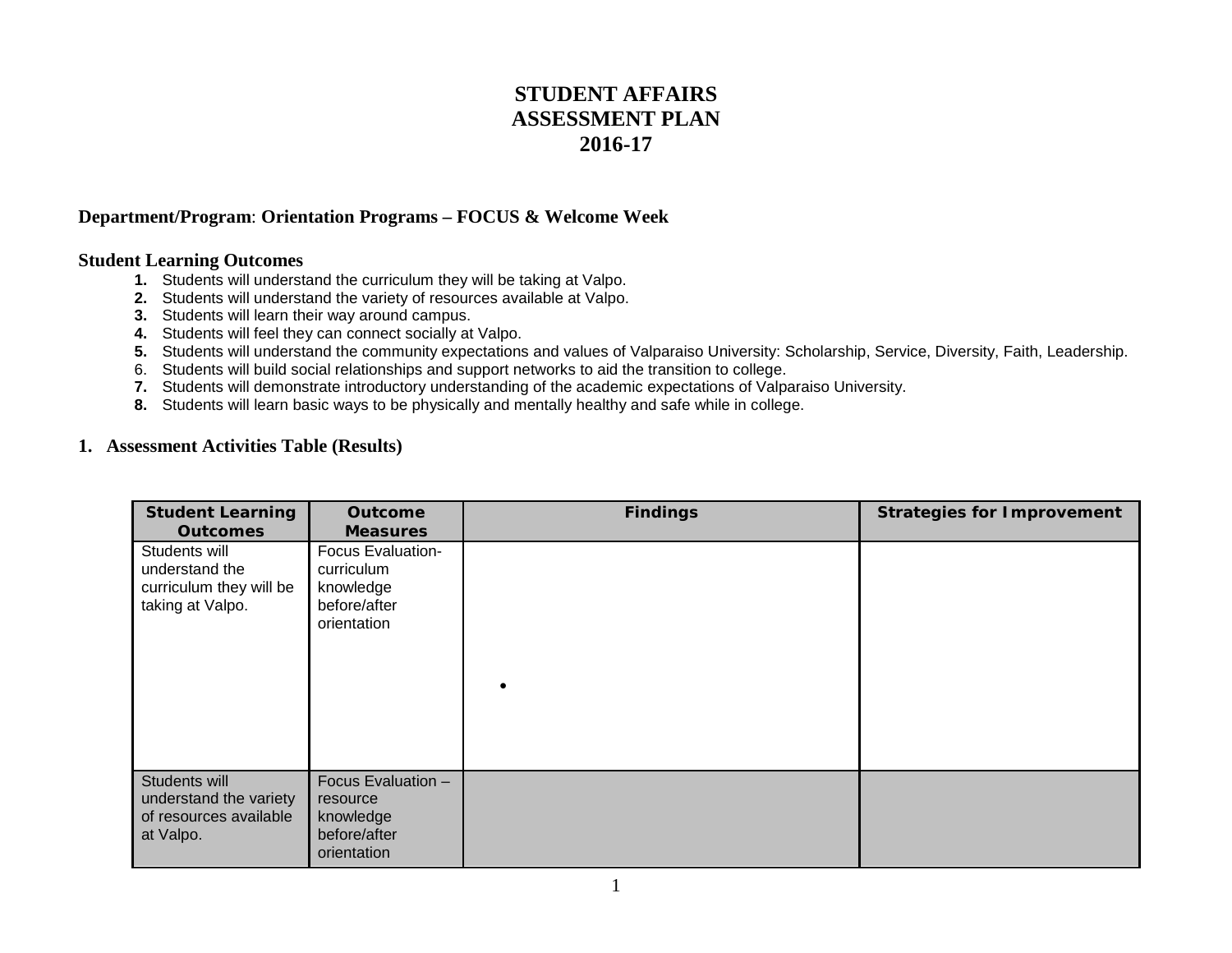|                                                                                                                                                                     |                                                                              | $\bullet$ |  |
|---------------------------------------------------------------------------------------------------------------------------------------------------------------------|------------------------------------------------------------------------------|-----------|--|
| Students will learn<br>their way around<br>campus.                                                                                                                  | Focus Evaluation -<br>physical<br>acclimation<br>before/after<br>orientation |           |  |
| Students will feel they<br>can connect socially at<br>Valpo.                                                                                                        | Focus Evaluation -<br>social connection<br>before/after<br>orientation       |           |  |
| Students will<br>understand the<br>community<br>expectations and<br>values of Valparaiso<br>University:<br>Scholarship, Service,<br>Diversity, Faith,<br>Leadership | Welcome Week<br>Evaluation -<br>community<br>expectations<br>section         |           |  |
| Students will build<br>social relationships<br>and support networks                                                                                                 | Welcome Week<br>Evaluation - social<br>network section                       |           |  |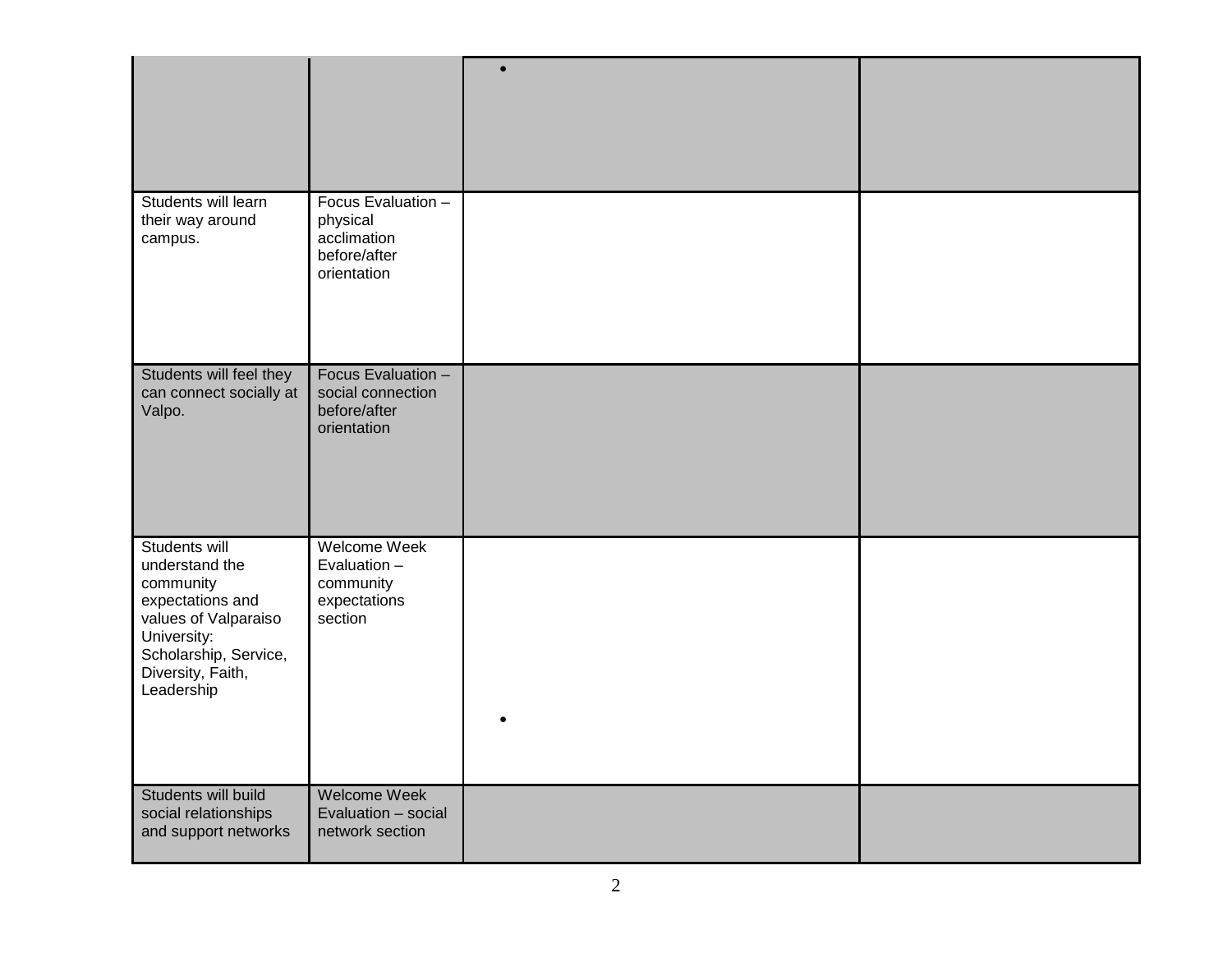| to aid the transition to<br>college.                                                                                          |                                                                     |  |
|-------------------------------------------------------------------------------------------------------------------------------|---------------------------------------------------------------------|--|
| Students will<br>demonstrate<br>introductory<br>understanding of the<br>academic expectations<br>of Valparaiso<br>University. | Welcome Week<br>Evaluation -<br>academic<br>expectations<br>section |  |
| Students will learn<br>basic ways to be<br>physically and<br>mentally healthy and<br>safe while in college.                   | Welcome Week<br>Evaluation -<br>healthy/safety<br>section           |  |